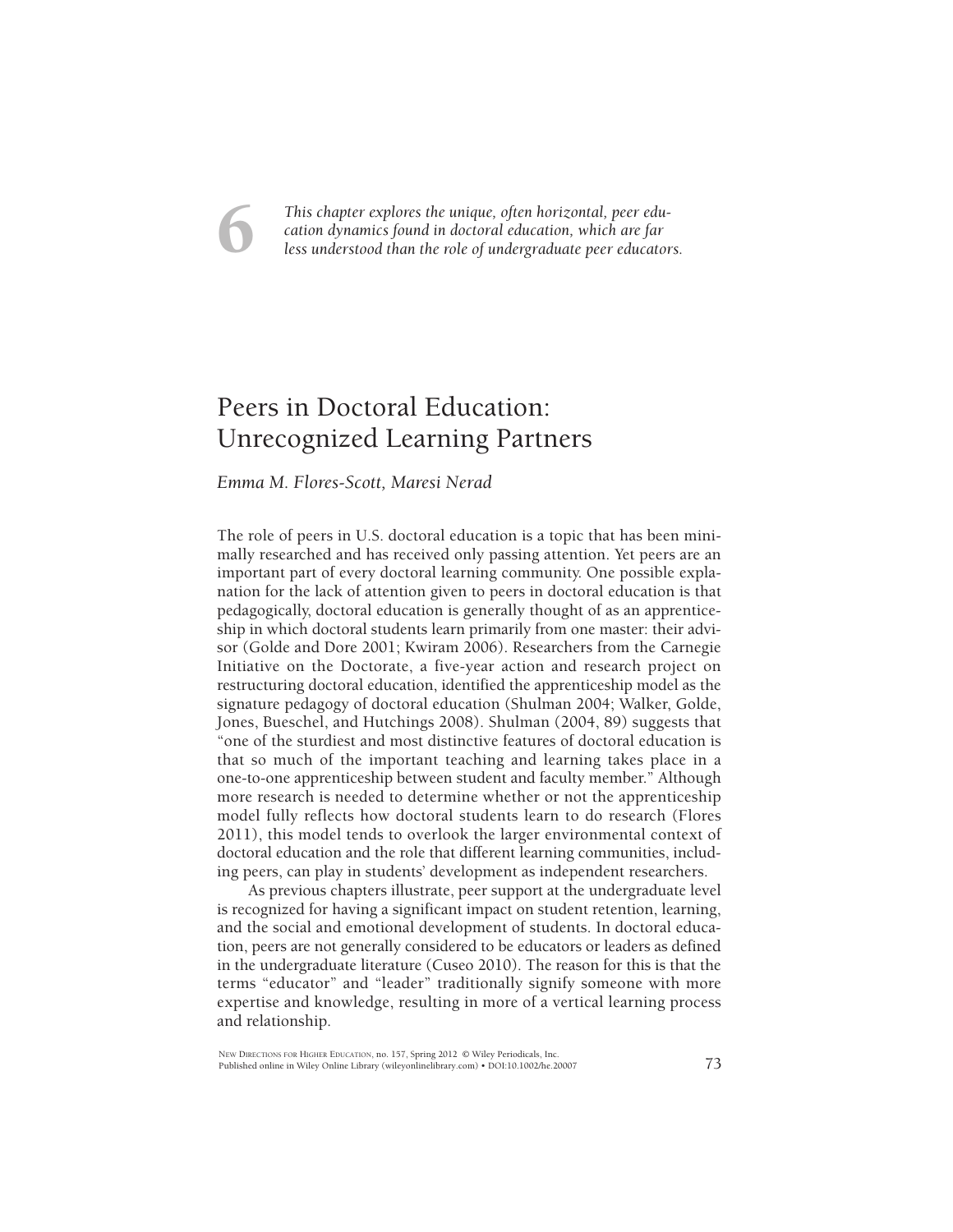Instead, similar to the findings of Boud and Lee (2005), we have found that peer learning at the doctoral level is more of a horizontal process based on reciprocity. Therefore the concept of peers as educators or peer leaders does not capture the unique peer dynamics found in doctoral education. In this chapter, we argue that peers at the doctoral level are best understood as "learning partners." In support of this assertion, we present empirical evidence from two different studies that show the role that peers can play in the development of doctoral students into independent researchers and members of their academic community. The first study looks at the role of the apprenticeship model in doctoral education, and the second study is an evaluation of interdisciplinary doctoral initiatives funded by the National Science Foundation Integrated Graduate Education and Research Traineeship (IGERT) programs. Finally, we conclude that additional research is needed to further understand the unique dynamics of peer learning in doctoral education.

# Doctoral Education in the United States: An Apprenticeship Model

Doctoral education in the United States was originally inspired by the German apprenticeship model of science research from which U.S. college educators selectively adopted specific features in order to create a site for advanced learning and training in original research (Turner and Bernard 2000). As the U.S. model of doctoral education evolved, it combined the British undergraduate college with the German model to form a unique environment made up of departments and graduate schools. Although the fundamental aim and scope of doctoral education has been challenged and expanded over time, the primary purpose of the PhD remains to prepare students to become independent researchers in their fields (Council of Graduate Schools 1990).

Despite tremendous growth in the enterprise of doctoral education over time, little has changed in the structure of PhD programs and "the distinctive American model for doctoral education has remained the same" (Gumport 1993, 239). The core requirements in doctoral programs across the country consist of some combination of coursework, exams, and a thesis (Gumport 2005; Nerad 2008), although each discipline defines and implements these activities in different ways. Ultimately, doctoral programs facilitate students' learning, and a faculty advisor oversees the successful completion of these requirements.

The advisor-student relationship has been studied by scholars of doctoral education and has commonly been described as an "apprenticeship relationship" (Golde 2008; Nyquist and Woodford 2000; Shulman 2004; Trow 1977; Walker, Golde, Jones, Bueschel, and Hutchings 2008). Golde and Dore (2001, 5) define the apprenticeship model as one where "students

NEW DIRECTIONS FOR HIGHER EDUCATION • DOI:10.1002/he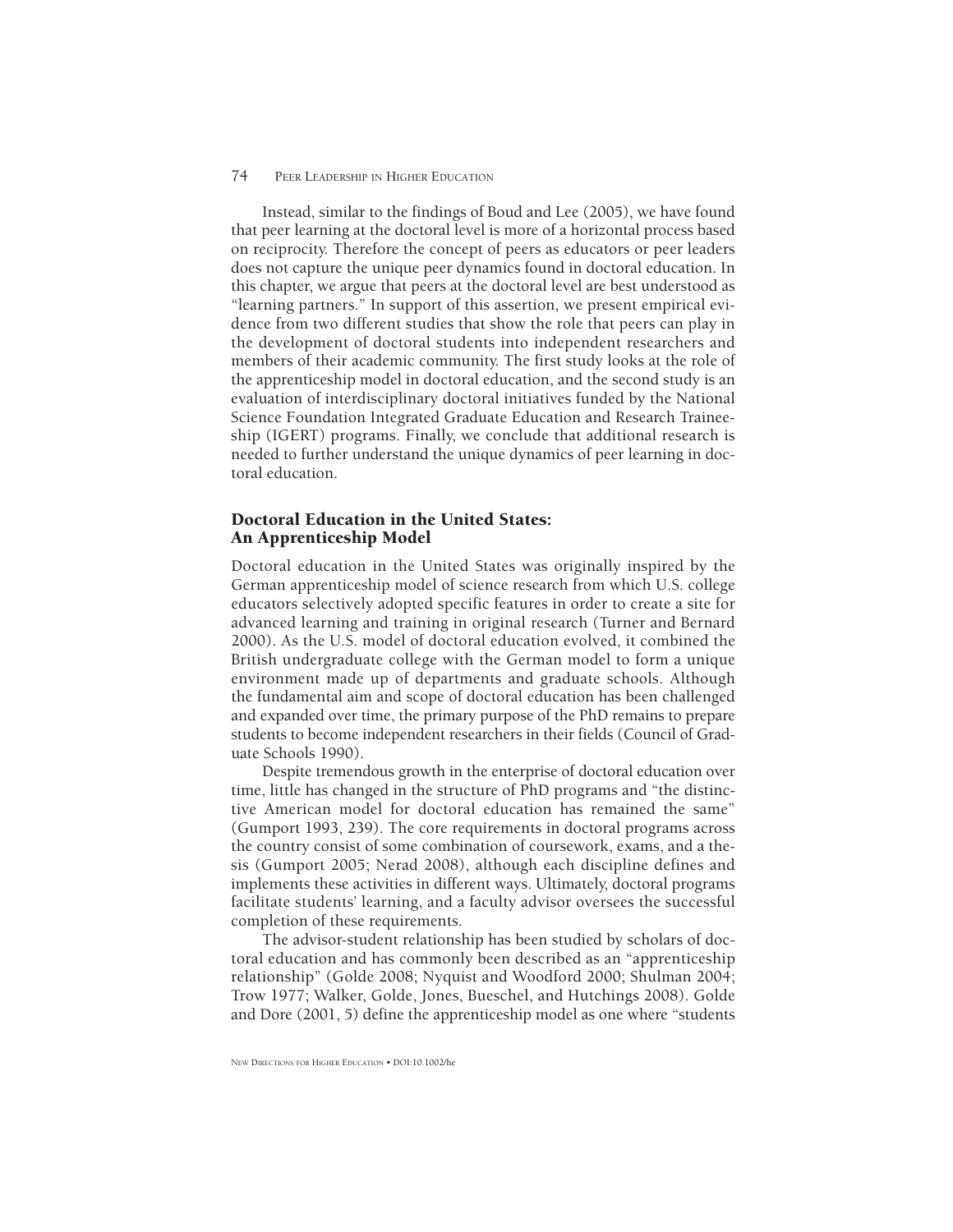work under the tutelage of their advisors, learning the intricacies of research and becoming increasingly independent scholars." In other words, the apprenticeship model is based on a hierarchical and vertical relationship between a faculty member (master) and a student (novice) where, through close one-on-one interactions, students learn how to do research. The nature and structure of the advisor-student relationship share both similarities and differences across disciplines. For example, it is fairly common for an advisor to serve as the chair of a student's dissertation committee. However, the timing of when a student begins to work with his or her advisor may differ. In a laboratory-based field of study, for example, students typically begin working with their advisor during their first year, whereas students in the humanities and social sciences may not select an advisor until much later in their program. Regardless of field, the main advisor officially carries the responsibility for guiding students through the program and through the process of becoming independent researchers. How the advisor carries out this task varies from field to field, but it may take place via interactions in weekly lab meetings, doctoral seminars, journal clubs, or during one-to-one meetings.

The predominance of the apprenticeship model in doctoral education often overshadows how other relationships might also be contributing in meaningful ways to doctoral students' learning. Such relationships and networks might include interactions with other faculty members, postdoctoral scholars, research scientists, and peers.

## What Do We Know About the Role of Peers in Doctoral Education?

Even though there is little empirical research on peers in doctoral education, they are considered to be important agents of community, learning, and development at this level of graduate work. Models of doctoral student socialization, which illustrate how doctoral students learn the values, skills, and norms of their discipline or field, recognize that students provide one another with emotional support, general advisement, and specific content knowledge (Austin 2002; Gardner 2007; Weidman, Twale, and Stein 2001). Such socialization processes are facilitated through formal interactions organized by a university or graduate program as well as through informal interactions among fellow students.

Formal Peer Pedagogies. Institutions and academic programs make various efforts to formally bring students together at the graduate level. One common approach, especially in large master's or doctoral programs where individual attention by the advisor is not so pronounced in both the first year and after candidacy, is the use of student cohorts. Cohort-based programs are organized around a group of students who enter a program at the same time, get to know each other, and move together through the graduate experience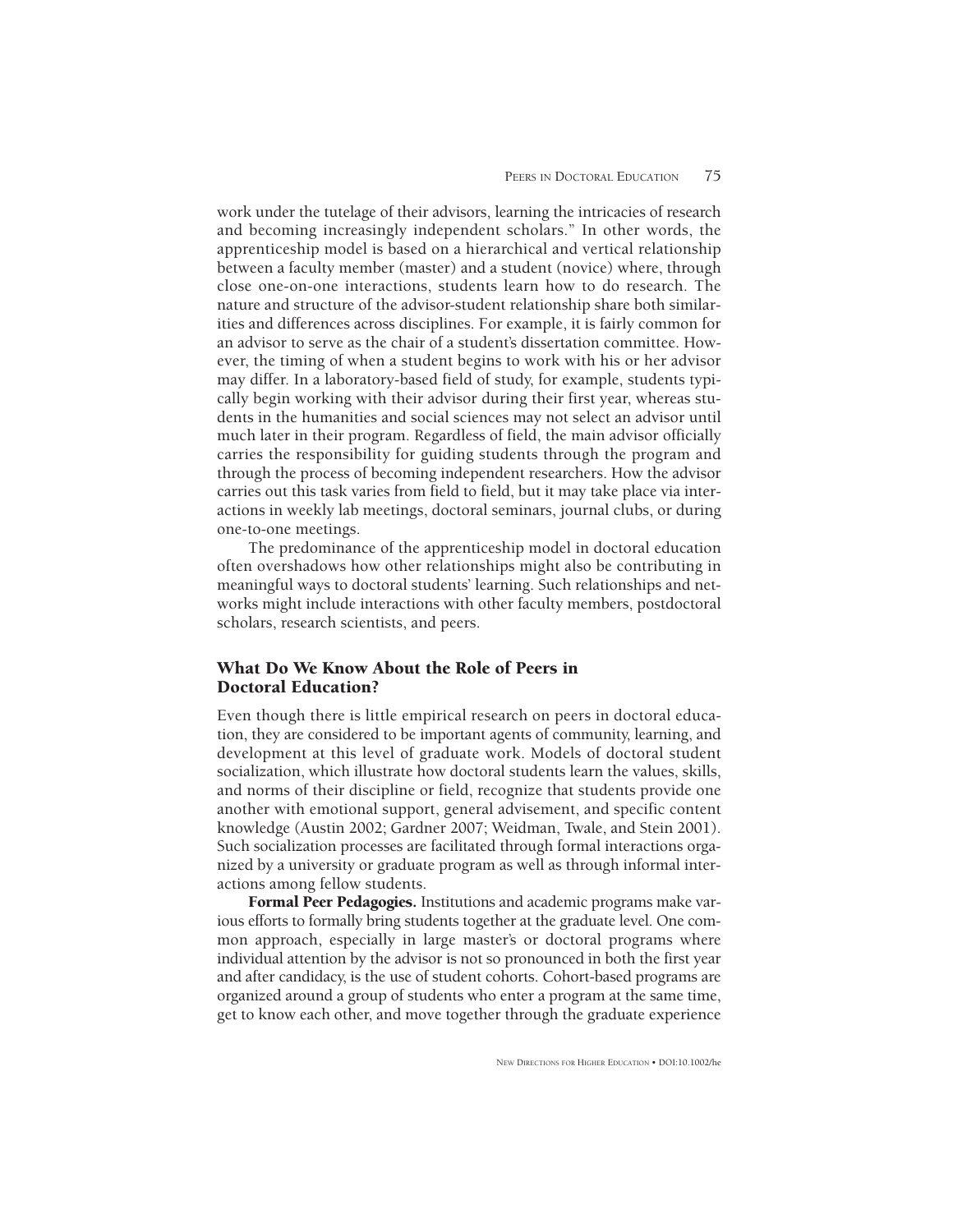on a similar path and timeline. Weidman, Twale, and Stein (2001, 62) suggest that "the cohort influences the learning process, opens support mechanisms, and enriches the experience socially and emotionally" for students. For instance, students in a cohort may develop study groups and provide academic support to one another throughout their program. Further, students who take a series of courses together are more likely to build strong relationships, which may last over time. Weidman, Twale, and Stein (2001, 82) ultimately suggest that student cohorts can offer "social outlets, psychological release, and much needed emotional support."Another example of a formally organized initiative was a project cosponsored by the Graduate Division at the University of California (UC), Berkeley. In an effort to encourage communication among graduate students working on related dissertation groups and the formation of dissertation writing groups, the Graduate Division created a database of abstracts of dissertations-in-progress so that doctoral students could make connections and form topical working groups that crossed traditional disciplinary boundaries. Within these dissertation writing support groups, students provided and received constructive feedback, learned how to accept criticism from others, and benefited from the structure and deadlines that the support groups provided. In these groups, students were mentors to one another and they learned how to engage in the peer review process, which is an important practice in the academic community.

Peer mentoring programs are another example of formal initiatives that have been organized across universities and within individual departments. Two examples include "The Graduate, 1996" at UC Berkeley and the Project for New Mexico Graduates of Color at the University of New Mexico. Typically in these programs more senior students are paired up with students in their first or second year of study. This definition of peer mentoring programs is similar to the concept developed by Cuseo (2010) for undergraduates. These programs are built on the premise that more advanced peers can provide a unique type of support to students given that they are largely "in the same boat." For example, peer mentors can communicate their own experiences with respect to navigating the graduate program and the discipline at large, share how they coped with hardships, and recommend strategies for success. Unfortunately, peer mentoring programs are not available everywhere and the formal mentor-mentee relationship usually lasts for only a limited amount of time, although informal peer relationships may emerge from the mentor pairings.

Informal Peer Pedagogies. There are an infinite number of ways that doctoral students can interact informally. The following examples are used simply to highlight how and why informal peer interactions might be beneficial to doctoral students. In departments where there are significant numbers of graduate student teaching assistants, students may find themselves sharing an office space. A shared office space can allow for frequent informal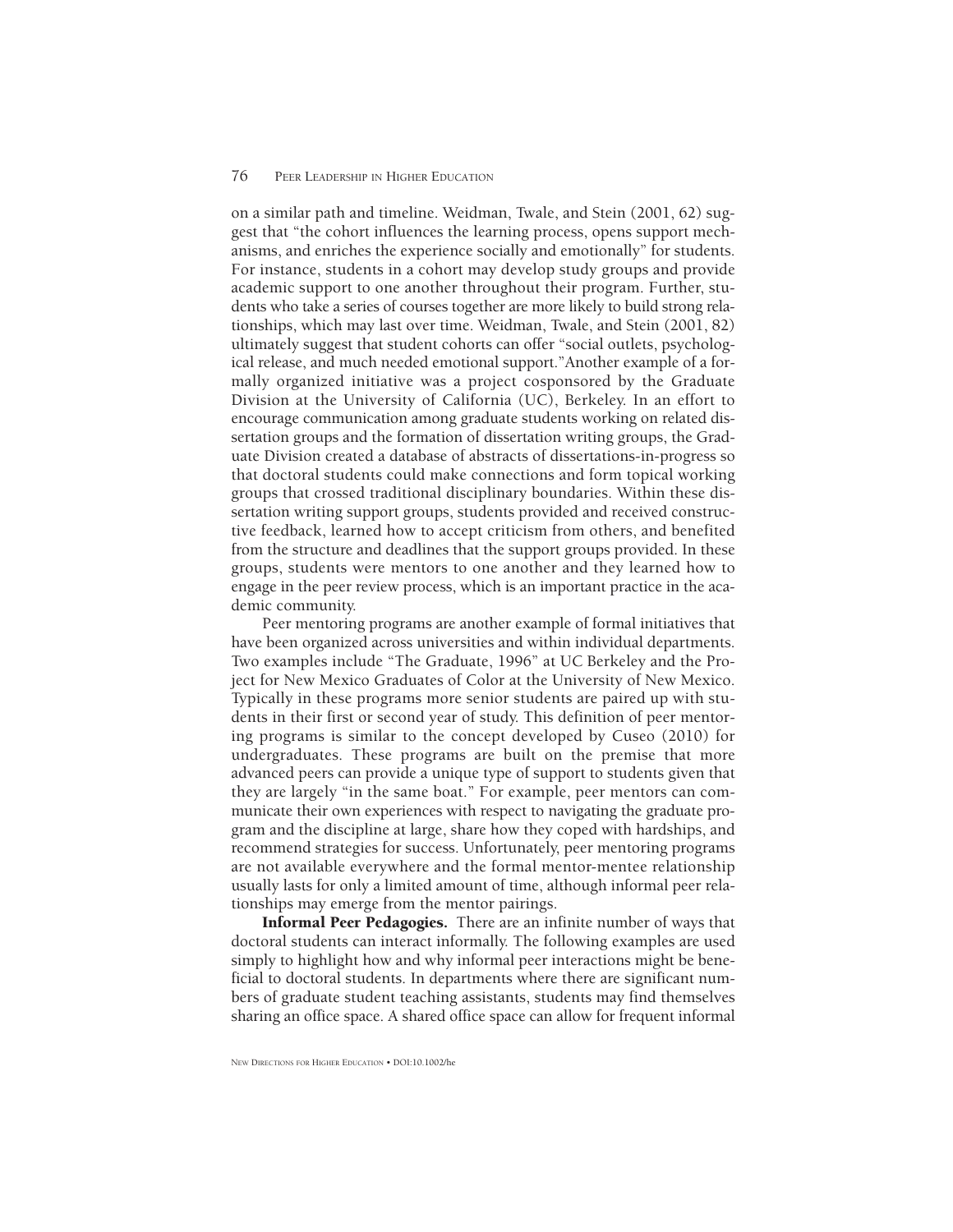interactions and exchanges around teaching such as sharing teaching tips, exchanging information about general aspects of the program or exam preparation, and even assisting each other with the development and pursuit of students' research. In these workspaces students can also acquire information about writing groups, professional conferences, and relevant campus resources. Common space is an important mediator in any learning community, and shared offices for doctoral students can become important learning spaces through informal interactions.

In those disciplines that are organized around laboratories, there are even more opportunities for informal interactions between students. In laboratories, students are often working side by side, and they can easily turn to one another for questions and assistance. Although students can learn from more advanced peers in the lab, students may also have a particular expertise such as knowing how to use a specific instrument. As a result, students regularly gain knowledge from one another in their day-to-day interactions in the lab. In addition, students learn to become peer reviewers as they receive and give feedback on each other's research projects and processes.

All of these examples show how doctoral student peers are traditionally seen as "developers": those who provide psychosocial support and engage in information sharing and knowledge development (Kram 2001, quoted in Sweitzer 2009). However, more empirical research is needed in order to better understand the role of peers in doctoral education, particularly in terms of knowledge development relating to disciplinary research practices. One example of this type of research comes from Boud and Lee (2005), two Australian scholars who investigated how doctoral students learn with and from their peers. Drawing on examples from interviews with research students, Boud and Lee theorize about the role of peer learning in order to reconceptualize research pedagogy and bring attention to the role of peers in research education. More specifically, they note that peers learn from one another in a reciprocal manner and that peers can teach each other what it means to be a student, a researcher, and an academic.

# New Research on Peers as "Learning Partners" in Doctoral Education

Two more recent studies on doctoral education provide additional insight into how the role of peers has developed in that setting. First, in her study on the apprenticeship model in U.S. doctoral education, Flores (2011) examined how doctoral students learned to do research and to what extent, if any, their apprenticeship relationships facilitated their learning. Primary data were collected through semistructured interviews with ten faculty members and twenty-one doctoral candidates from three disparate academic departments (bioengineering, comparative literature, and sociology) at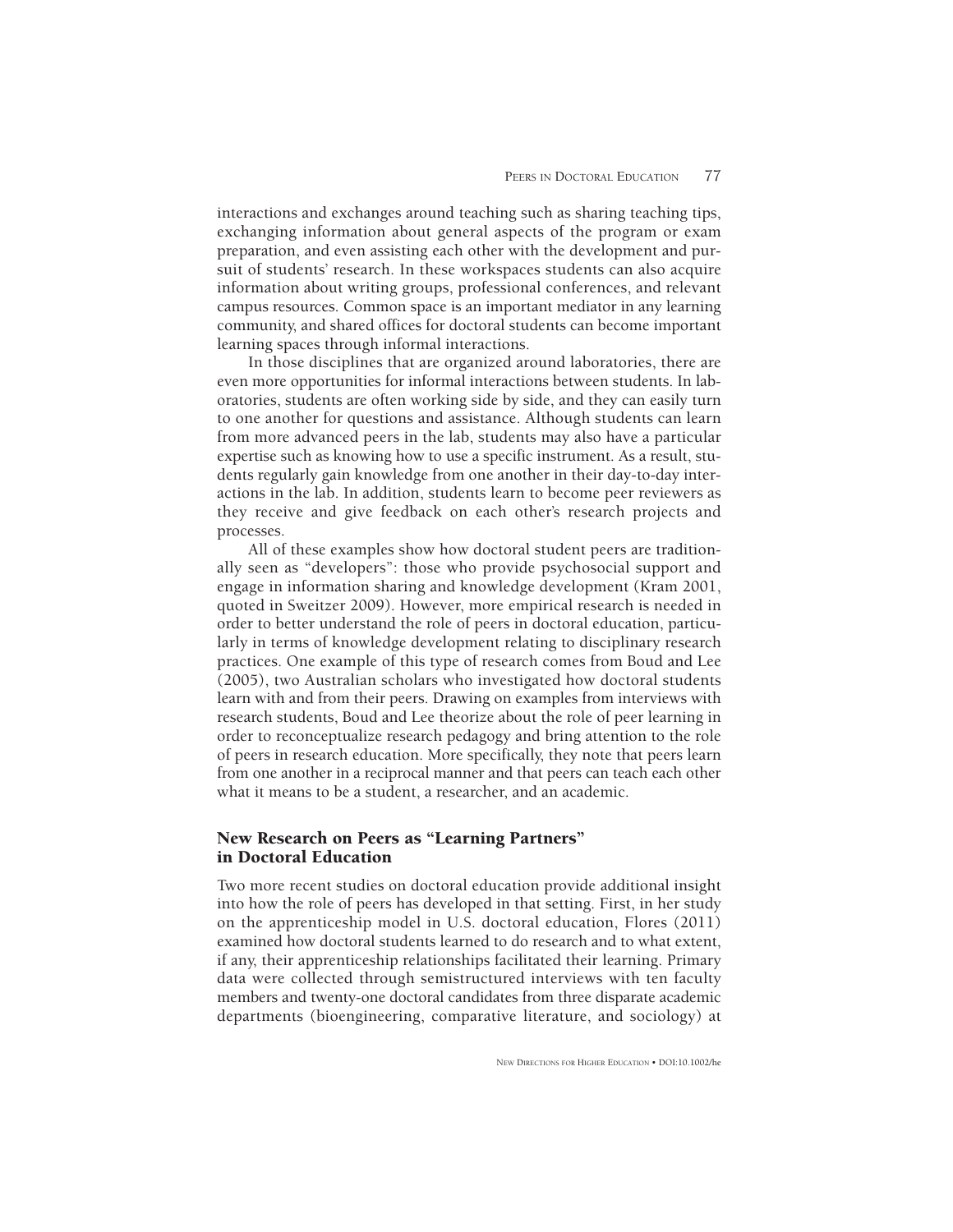one research university. Findings showed that other apprenticeship relationships exist in doctoral education that go far beyond the traditional or classical definition between one master and one novice. Instead, students in this study were engaging in apprenticeships with multiple individuals such as other faculty members, postdocs, and peers within the different communities of practice in doctoral education (Lave and Wenger 1991). These apprenticeship relationships focused on a broad range of topics, including writing, research techniques, and presentations, and they varied in duration ranging from short-term to long-term interactions. Results from this study suggest the need to reconceptualize the apprenticeship model in doctoral education and to broaden the learning concept in order to better reflect the realities of how doctoral students are learning to do research in their field.

Focusing on the role of peers, several of the students in this study reported that talking to their peers about their research advanced their work because peers often pointed out limitations with their questions and comments. For example, one participant stated, "you really get a variety of feedback from friends . . . they tell you the holes in your research . . . people that are not involved in your research or close to it can ask some very simple questions that will [stump] you." In some instances, students found feedback from their peers to be some of the harshest criticism they received.

Many of the students discussed how they learned specific methods or techniques from their peers. One student said the following when asked how she learned to do research:

I learned most of the things from graduate students. They'll tell you the minutia of adding A to B and mixing them, and all that kind of stuff. And while you can look for these kinds of things in a database, [your peers] will show you the ropes.

Some of the students talked about how often one person in the lab would be "the expert" on a particular research technique or instrument. In some cases, the expert was a peer, and students said that they regularly learned from each other.

In addition to these informal interactions, students also participated in a variety of formal peer settings such as student groups focused on reading, studying, writing, and the dissertation, which also contributed to their development as researchers. Regarding his writing, one student said, "a lot of us [students] interact and read things for each other . . . I'm always willing to read other people's stuff and you have conversations with them and you learn what they're doing and they read your stuff." These groups were especially helpful to students when the feedback came from slightly more advanced peers who had a little more experience.

This study demonstrates that there is evidence of peers playing a role in how students learn to do research and scholarship across disciplines.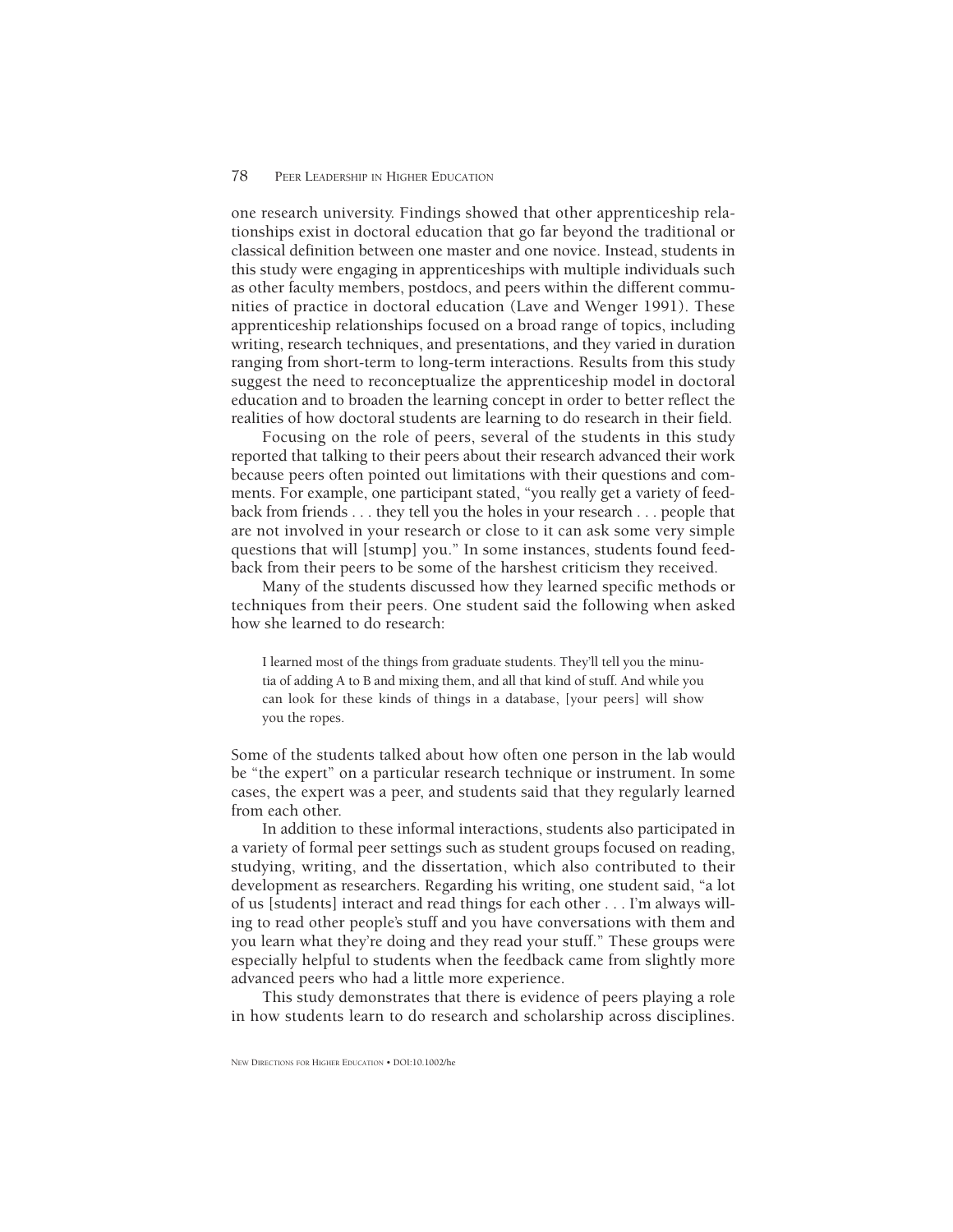As expected from other research, peers served as agents of emotional, psychological, and personal support. However, this study illustrates how fellow students also teach each other the practices of research and scholarship.

The role of peers in doctoral education was also explored in the research conducted at the Center for Innovation and Research in Graduate Education (CIRGE) at the University of Washington. Throughout its nine years of existence, CIRGE has provided formative and summative evaluations for four National Science Foundation (NSF) funded Integrated Graduate Education and Research Traineeship (IGERT) programs. Since 1998, NSF has made over two hundred awards to more than one hundred universities through the IGERT program to support five-year university-based doctoral education programs that bridge multiple disciplines around specific problems or issues of concern. The goal of these programs is to "catalyze a cultural change in graduate education" by encouraging "collaborative research that transcends traditional disciplinary boundaries" and prepares students for a "globally engaged . . . workforce" (National Science Foundation 2010, para. 1).

CIRGE evaluation and research teams surveyed IGERT student fellows annually over a period of five years, conducted biannual interviews of faculty and key academic administrators involved in an IGERT, held numerous focus group meetings with all groups involved, and provided annual written and verbal feedback and recommendations to the IGERT program. On average, there were twenty to twenty-five doctoral students involved, six to eight core faculty, and three to five deans and department chairs. Overall, this evaluation work showed that learning from peers is absolutely essential for the successful training of students as interdisciplinary scholars. Students surveyed generally referred to their peers as critical agents in their learning, and faculty also noted the strong influence that students had on each other:

The peer interaction is where most of this [interdisciplinary learning] takes place. We [the faculty] provide many activities where they interact together: field trips, workshops and other opportunities allow them to do this. Even if we don't formally teach them how to think differently and integrate thinking from other disciplinary areas, we try to provide them many opportunities informally to do this. (Sadrozinski, Flores, and Nerad 2009, 6)

Many of the faculty recognized the important role that peers play in helping one another to learn how to communicate across disciplines. In one IGERT program, issues around disciplinary specific language and jargon became more problematic, and students taught one another how terms were defined and used in their respective disciplines. Faculty also described the value of developing different opportunities for peer instruction. For example, doctoral students were required to teach particular topics from their own discipline to students from other disciplines or present how another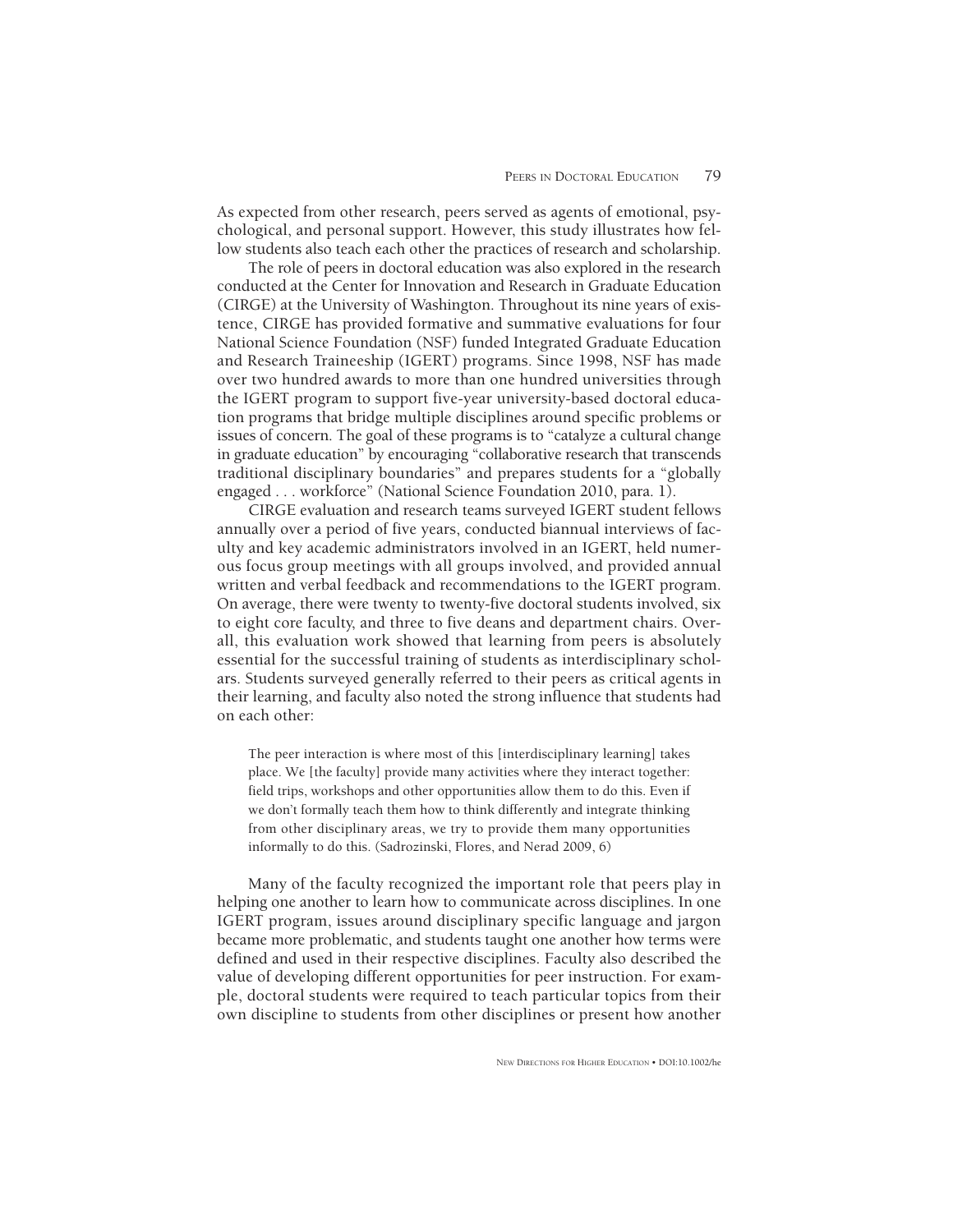field would look at a particular topic. In this way, students learned the limits of their own discipline, the investigative capabilities of other disciplines, and how to communicate and illustrate the different disciplinary lenses used to look at the world. A student illustrated this point through the statement that "it helps put my own discipline into an astronomical, biological, and geological context at the same time. This would not be possible without the patience of good lecturers and fellow students" (Flores and Sadrozinski 2010, 12). Experiences like this one pushed students to gain a wider and deeper understanding of disciplinary boundaries.

Over the past thirteen years, faculty from the various IGERT programs have learned from each other and have passed on information to other colleagues about the importance of structuring opportunities for students to interact with students from other disciplines and facilitate peer learning. Faculty members are increasingly scheduling field trips in order to provide opportunities for students to interact and create strong bonds. For example, a new IGERT program at Portland State University on Sustaining Ecosystem Services developed a fourteen-day field camp for incoming students in order to facilitate peer bonding. In addition, this IGERT lobbied for shared office and meeting space—learning space—for their students in order to help facilitate informal student interactions and peer learning. Graduate students have consistently acknowledged that getting to know one another was a major benefit of their IGERT program *(*Flores and Sadrozinski 2010).

Across the four evaluations conducted by CIRGE, students have indicated that peers have played a crucial role in their development as interdisciplinary scholars. Faculty members have increasingly realized the importance of facilitating team bonding and establishing learning environments that help to establish trust among students. The establishment of trust and community is particularly important in order to successfully engage in interdisciplinary activities.

### Conclusion

Both of these studies have shown that peers do play an important role in learning within and across disciplines in doctoral education. In order to represent the important role of peers, the traditional apprenticeship model needs to be revised and expanded beyond the advisor-student dynamic. One theory that lends itself to this expansion is the theory of communities of practice by Lave and Wenger (1991). In their study of successful learning in apprenticeships outside of schools, Lave and Wenger found that newcomers became part of a community of practice by gradually acquiring the knowledge, skills, and values from experts through their participation in everyday activities. They observed that new members were not outsiders, but they were "engaged in activities that, though peripheral to the community,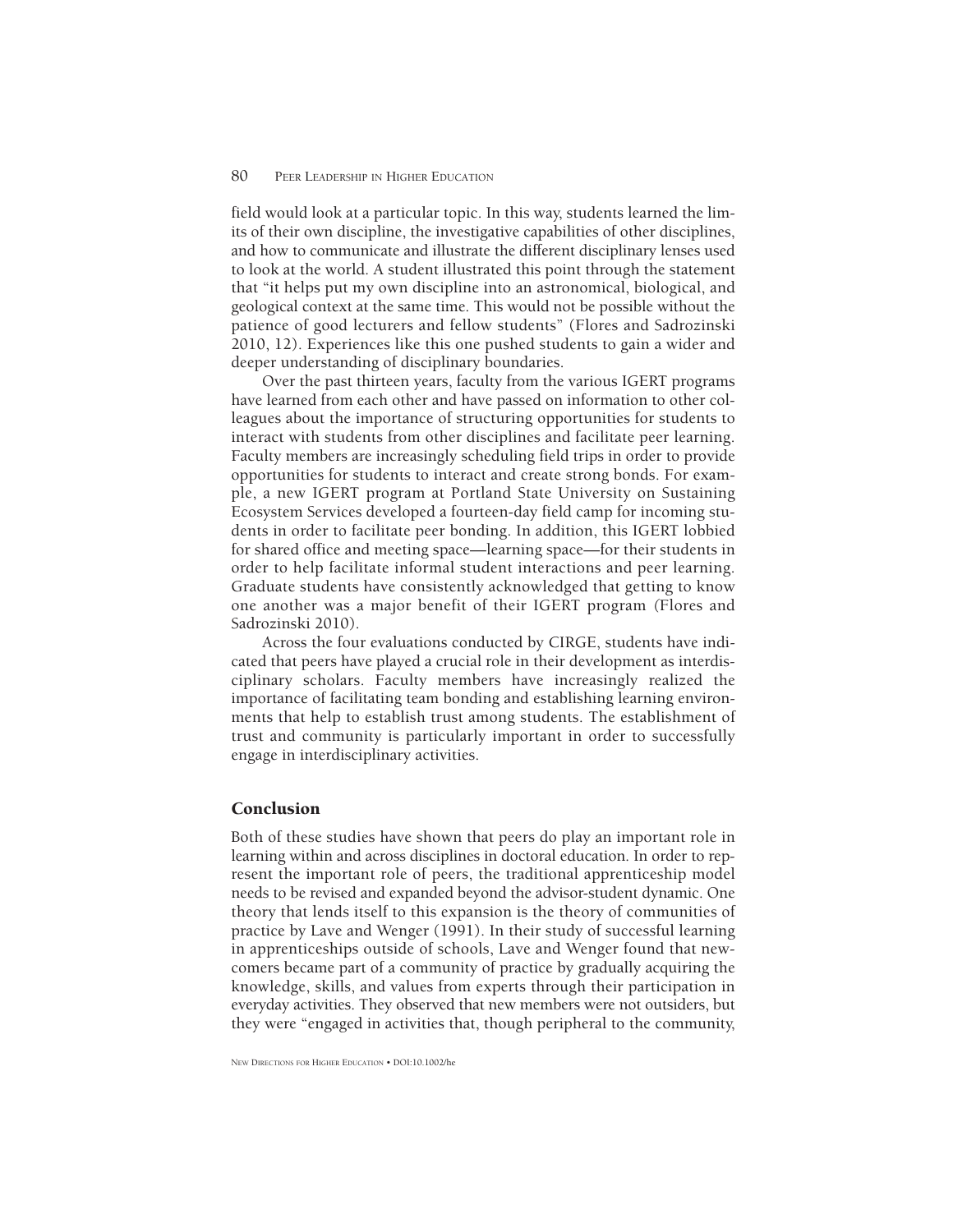[were] legitimate within the context of that community" (1991, 37). By participating at the periphery of a community of practice, and observing and interacting with others, new members could then move to the center of the community over time.

Given this theory, doctoral education can be viewed as a collection of communities of practice such as found in the department, lab group, or research team. Within these various communities, doctoral students are able to interact and learn not only from their advisor and other faculty, but also from one another. Peer-to-peer learning is distinct from faculty-to-student learning because it creates a horizontal learning dynamic that is based on reciprocity (Boud and Lee 2005). Doctoral students are adults who bring with them multiple types of expertise and experiences that they will share with each other in pursuit of the PhD. When interacting with their peers, students are likely to switch between being a learner and a teacher. In contrast, faculty-to-peer learning is more likely to be a vertical learning dynamic in which the student is learning more from the faculty member. Both types of learning dynamics are largely complementary, and they combine to form a rich experience of intellectual development and disciplinary acculturation for doctoral students.

Given these findings, the concept of peer educator and peer leader, as defined in the context of undergraduate education, does not fully capture the role of peers in doctoral education. Instead, we propose that the role of peers in doctoral education be reconceptualized to "learning partners" where students are more like colleagues who are learning from one another. Emphasizing mutual learning between peers can in fact help better prepare doctoral students for the role of an academic, in which practices like peer review are used regularly. In addition, thinking of peers as "learning partners" may help doctoral students to know that there is more than one "expert" to draw from. Finally, expanding the learning dynamic in doctoral education to include not only faculty, but also peers, helps to emphasize the role that the entire academic community has in generating new scholars.

In closing, we have found that doctoral students are learning within multiple communities of practice, and peers are important "learning partners" within these communities. Additional research is needed on the topic of peer learning in doctoral education to continue to capture the unique role of peers in doctoral education in various settings and disciplines. Further, since this article focused on doctoral education, additional research is needed on the role of peers in master's programs since many new interdisciplinary master's programs are being developed in the United States and worldwide.

## References

Austin, A. E. 2002. "Preparing the Next Generation of Faculty: Graduate School as Socialization to the Academic Career." *Journal of Higher Education 73*(1): 94–122.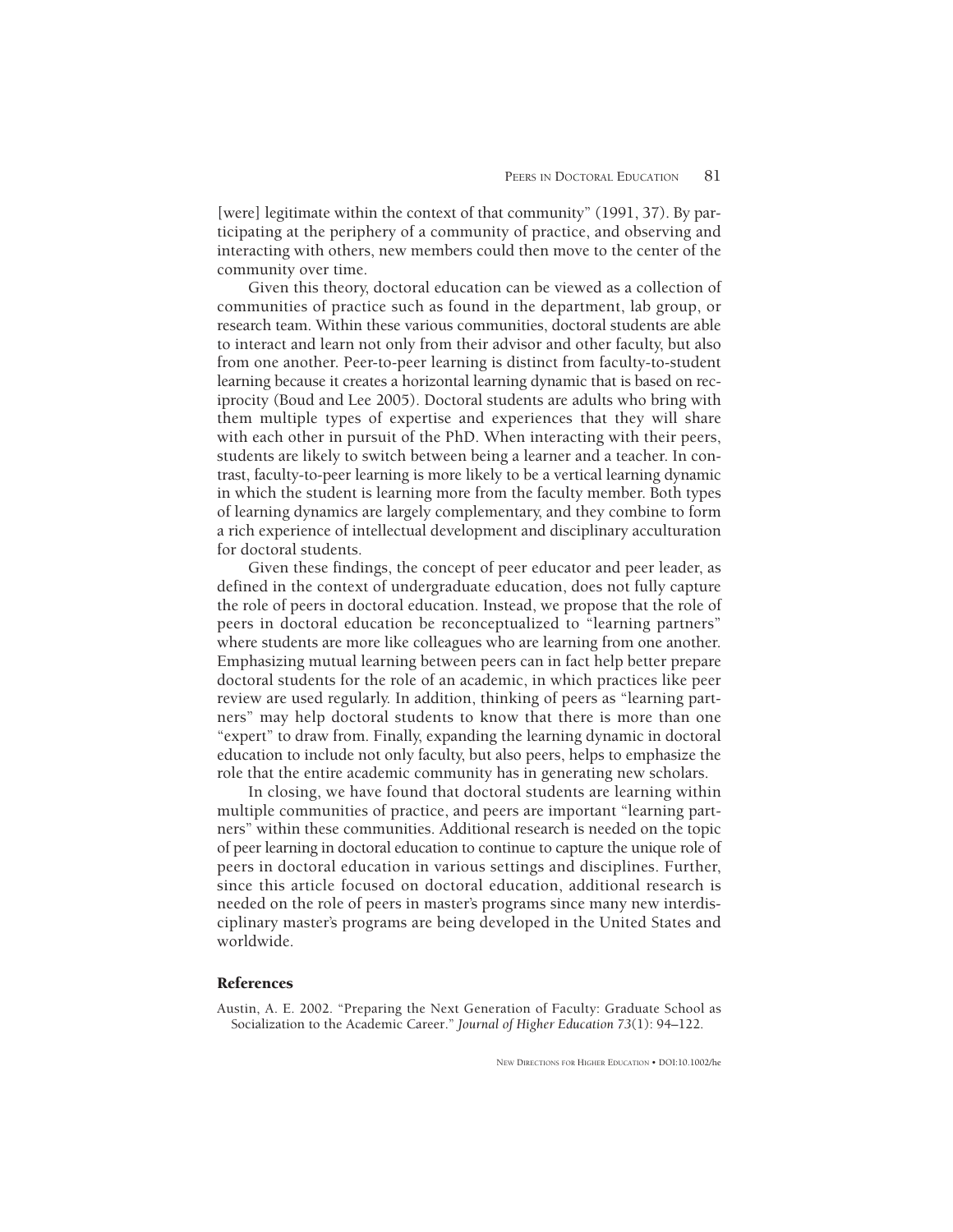- Boud, D., and A. Lee. 2005. "'Peer Learning' as Pedagogic Discourse for Research Education." *Studies in Higher Education 30*(5): 501–516.
- Council of Graduate Schools. 1990. *The Doctor of Philosophy Degree: A Policy Statement*. Washington, DC: CGS Publications.
- Cuseo, J. 2010. "Peer Leadership: Definition, Description, and Classification." *E-Source for College Transitions 7*(5): 3–5.
- Flores, E. 2011. "Becoming a Researcher: A Qualitative Study of the Apprenticeship Model in Doctoral Education." Unpublished dissertation, University of Washington.
- Flores, E., and R. Sadrozinski. 2010. *Post IGERT Career Outcomes: Astrobiology at the University of Washington.* Seattle: Center for Innovation and Research in Graduate Education, University of Washington.
- Gardner, S. 2007. "'I Heard It Through the Grapevine': Doctoral Student Socialization in Chemistry and History." *Higher Education 54*(5): 723–740.
- Golde, C. M. 2008. "Applying Lessons from Professional Education to the Preparation of the Professoriate." In *Educating Integrated Professionals: Theory and Practice on Preparation for the Professoriate*. New Directions for Teaching and Learning, no. 113, edited by C. L. Colbeck, K. O'Meara, and A. E. Austin, 17–25. San Francisco: Jossey-Bass.
- Golde, C. M., and T. M. Dore. 2001. *At Cross Purposes: What the Experience of Doctoral Students Reveals about Doctoral Education.* Philadelphia: Pew Charitable Trusts. Accessed August 5, 2006. http://www.phd-survey.org.
- Gumport, P. J. 1993. "Graduate Education and Organized Research in the United States." In *The Research Foundations of Graduate Education*, edited by B. R. Clark. Berkeley: University of California Press.
- Gumport, P. J. 2005. "Graduate Education and Research: Interdependence and Strain." In *American Higher Education in the Twenty-First Century: Social, Political, and Economic Challenges*, edited by P. Altbach, R. Berdahl, and P. J. Gumport. Baltimore: Johns Hopkins University Press.
- Kwiram, A. L. 2006. "Time for Reform?" In *Envisioning the Future of Doctoral Education: Preparing Stewards of the Discipline. Carnegie Essays on the Doctorate*, edited by C. E. Golde and G. E. Walker. San Francisco: Jossey-Bass.
- Lave, J., and E. Wenger. 1991. *Situated Learning: Legitimate PeripheralParticipation*. Cambridge, United Kingdom: Cambridge University Press.
- National Science Foundation. 2010. *Integrative Graduate Education and Research Traineeship Program*. Accessed March 31, 2010. http://www.nsf.gov/funding/pgm\_ summ.jsp?pims\_id12759.
- Nerad, M. 2008. "United States of America." In *Toward a Global PhD? Forces and Forms in Doctoral Education Worldwide*, edited by M. Nerad and M. Heggelund. Seattle: Center for Innovation and Research in Graduate Education, University of Washington.
- Nyquist, J. D., and B. J. Woodford. 2000. *Re-envisioning the Ph.D.: What Concerns Do We Have?* Accessed December 2, 2011. http://depts.washington.edu/envision/resources /ConcernsBrief.pdf.
- Sadrozinski, R., E. Flores, and M. Nerad. 2009. *Astrobiology IGERT Report*. Seattle: Center for Innovation and Research in Graduate Education, University of Washington.
- Shulman, L. S. 2004. "The Doctoral Imperative: Examining the Ends of Erudition." In *Teaching as Community Property: Essays on Higher Education*, edited by L. S. Shulman and P. Hutchings. San Francisco: Jossey-Bass.
- Sweitzer, V. 2009. "Towards a Theory of Doctoral Student Professional Identity Development: A Developmental Networks Approach." *Journal of Higher Education 80*(1): 1–33.
- Trow, M. 1977. "Departments as Contexts for Teaching and Learning." In *Academic Departments: Problems, Variations, and Alternatives*, edited by D. E. McHenry. San Francisco: Jossey-Bass.